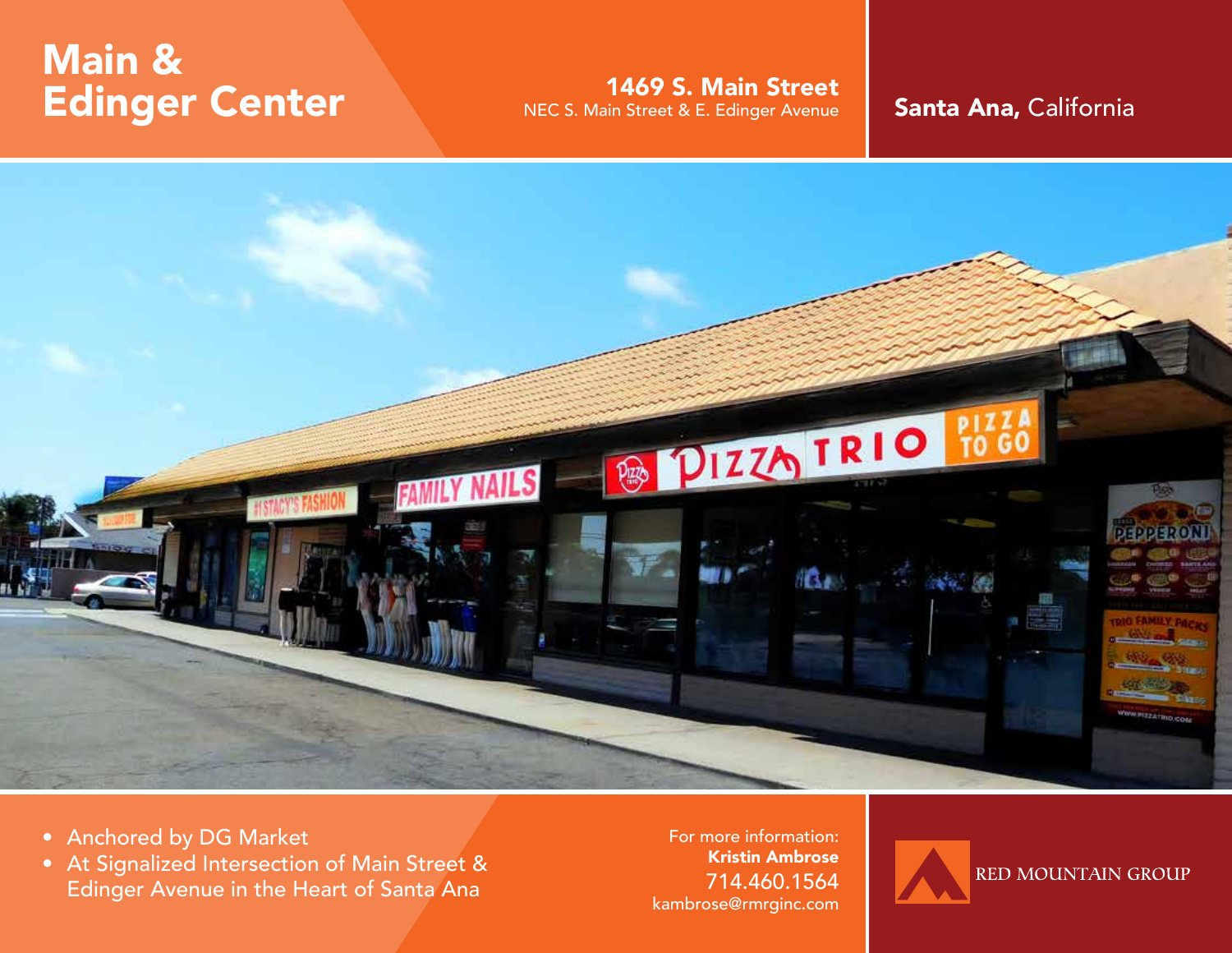## Features

- Retail Shopping Center at signalized intersection of Main Street & Edinger Avenue in the Heart of Santa Ana
- Main Street is a Primary Throughfare Serving the Trade Area
- Excellent Access and Visibility
- Heavily Populated Trade Area, In-fill Location
- High Traffic Counts (71,000 ADT)

## Traffic Counts

| Main Street / Edinger Avenue              |          | 71,000 Cars ADT |          |
|-------------------------------------------|----------|-----------------|----------|
| Source: datametrix                        |          |                 |          |
|                                           |          |                 |          |
| Demographics                              | 1 mile   | 3 mile          | 5 mile   |
| 2020 Estimated Population                 | 52,898   | 312,643         | 684,760  |
| 2020 Estimated Median Household Income    | \$69,809 | \$70,390        | \$82,976 |
| Source: Applied Geographic Solutions 2019 |          |                 |          |



Main & Edinger 1469 S. Main Street Santa Ana, California

For more information: Kristin Ambrose 714.460.1564 kambrose@rmrginc.com

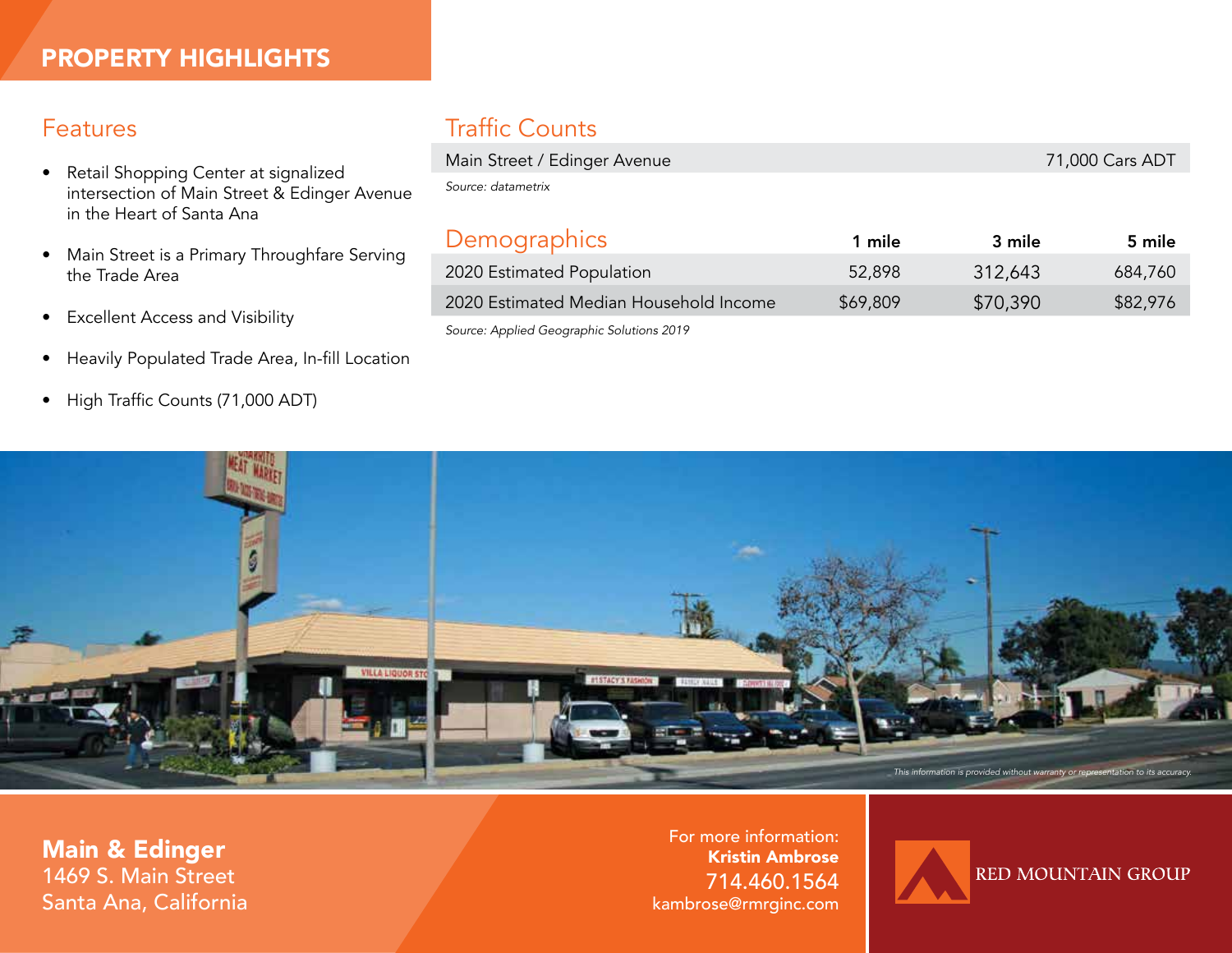

Main & Edinger 1469 S. Main Street Santa Ana, California

For more information: Kristin Ambrose 714.460.1564 kambrose@rmrginc.com



1234 E. 17th Street Santa Ana, California 92701

www.redmountainretailgroup.com